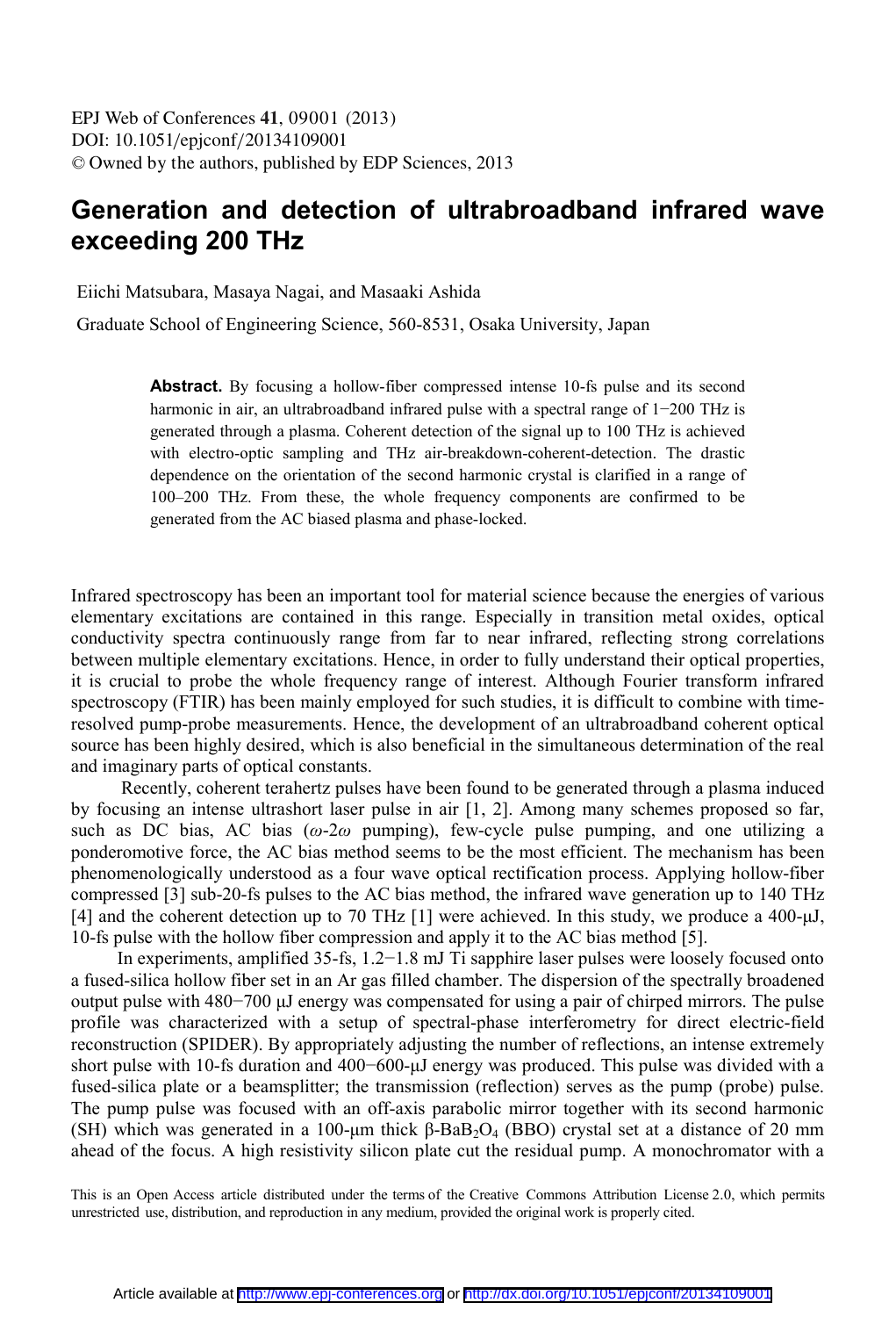## EPJ Web of Conferences

cooled HgCdTe (MCT) detector measured the mid to near infrared spectrum. Time domain measurements were carried out using a conventional electro-optic sampling and a setup of THz airbreakdown-coherent-detection (THz-ABCD) [2] provided by Zomega corporation. In the former a 20-µm thick GaSe crystal served as the detector; GaSe is an advantageous material for high frequency measurements because thin crystals can be obtained by cleaving and phase matching of difference frequency process between mid and near infrared lights can be satisfied [6]. In the latter, infrared pulses generated from the plasma and the probe pulse were focused between electrodes where 20-kV/cm bias was applied. Lock-in detection enabled us to extract the electric-field profile of the infrared pulse through the SH signal of the probe pulse, which a photomultiplier tube detected [2].

Figure 1 shows the intensity spectrum of the infrared pulse measured with the MCT detector. As is seen, the spectrum ranges to 200 THz  $(1.5 \text{ µm})$ . The signal intensity at 150 THz  $(2 \text{ µm})$  became the maximum when the surface of the BBO crystal was nearly perpendicular to the pump beam, and the extraordinary axis was rotated by 50◦ from the angle at which the SH intensity was the maximum. Since this is almost the same as that for THz waves in other studies  $[1,4,7]$ , the present signal seems to originate from the AC biased plasma. The small component which originated from self-phase modulation (SPM) is rising up from 220 THz. To clearly distinguish between the two components, we examined their dependence on the BBO crystal condition. As shown in the inset of Fig. 1, no infrared signal was observed above 100 THz without the BBO crystal but the edge of the SPM component was recognized above 180 THz (dotted curve). At another BBO angle of 10◦ , a similar spectrum to the 50° case was detected (dashed curve), however, the intensity was 20 times smaller. This drastic BBO crystal dependence indicates that the ultrabroadband infrared pulse originates not from the SPM in air, but from the polarization sensitive four wave mixing (FWM) process.

Next we coherently detected the infrared pulse with time domain spectroscopy. Figure 2 shows the Fourier transformed spectrum of the infrared pulse (solid curve) and the noise curve (dotted curve). The inset shows the temporal electric-field profile. Here we can see the spectrum surely extends to 100 THz. The BBO orientation optimized for the field amplitude was the same as that of the near infrared (>100 THz) signal observed with the MCT detector, supporting the analysis that both the components originated from the same mechanism. Figure 3 shows the result using THz-ABCD, where the Fourier transformed spectrum also extends to 100 THz. Summarizing the results in Figs.1, 2 and 3, an ultrabroadband coherent infrared pulse covering a continuous frequency range of 1−200 THz is generated. One might still wonder if the 100−200 THz component is truly coherent. However, the possibility of incoherent SPM and Raman effect are ruled out by the drastic dependence on the SH crystal and the smooth spectrum, respectively. The imperfect spectral sensitivity of the time domain measurements is due to the finite duration of the probe pulse and the absence of the carrier-envelope phase (CEP) locking of the pump. Phase-locked generation should be possible in principle, however, the intensity will fluctuate. This fact will account for the "enhanced" noise floor compared with the measured noise floor in Fig, 2. Further compression of the probe pulse and/or CEP locking of the pump will enable the coherent detection in the full range to 200 THz.

In the generation process of the ultrabroadband infrared pulse, not only the duration of the fundamental (*ω*) pulse, but that of the SH (2*ω*) pulse is also important. However, it is so difficult to control the 2*ω* pulse profile independently. Hence, a practical way of controlling it is to change the *ω*  pulse profile. Thus we examined the dependence of the infrared spectrum on the number of reflections on the chirped mirrors. As a result, even when increasing the number of round trips by three, the spectrum did not change so much and the high frequency edge still exceeded 180 THz. In contrast, when reducing it even by once, both the intensity and bandwidth quickly dropped as shown in Fig. 4. This behavior can be explained as follows: the group delay dispersion (GDD) given by the chirped mirrors is -40 fs<sup>2</sup> per round trip and that given by a 100-µm thick BBO crystal is 4.9 fs<sup>2</sup> at  $800$  nm for extraordinary and 21.8 fs<sup>2</sup> at 400 nm for ordinary. Hence, the 2 $\omega$  pulse experiences higher GDD than the *ω* one. In principle, an ultrabroadband infrared pulse can be efficiently generated only when both the *ω* and *2ω* pulses are temporally overlapped so that the achievable bandwidth is determined by the shorter duration of them. Provided the *ω* pulse is Fourier transform limited before the incidence to the BBO crystal, the 2*ω* pulse gets more positively chirped after the